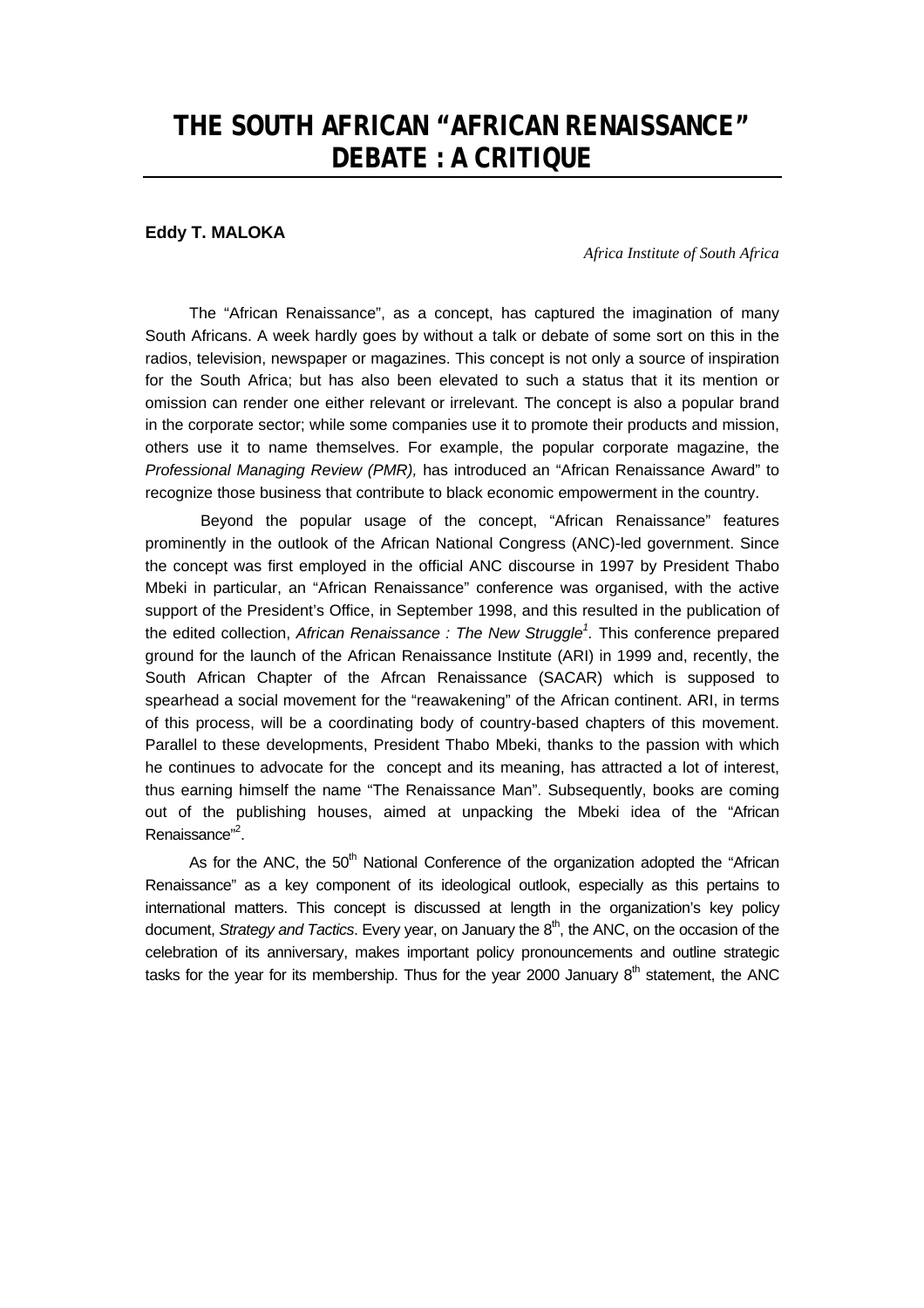declared this year the Dawn of the African Century and identified the realization of the African Renaissance as one of his five strategic tasks<sup>3</sup> Indeed, the Department of Foreign Affairs, according to its Minister, is preparing a law, the African Renaissance and International Cooperation Bill, for later this year, that will enable "us to play our new role meaningfully and effectively within our modest means"<sup>4</sup>. It is expected that a special African Renaissance Fund will be established by the department as part of this process.

## *THE SOUTH AFRICAN DEBATE*

The current use in South Africa of the "African Renaissance" dates back to 1994, after the first democratic elections, but it was only after May 1996 in the wake of famous "I am an African" speech by Thabo Mbeki (on the occasion of the adoption of the new Constitution for the country), that it entered the public discourse. Mbeki, then the Deputy President, later made the first official pronouncement on this when he addressed a group of business leaders in April 1997 in Virginia, USA. He used the occasion to unveil what were later to be known as key elements of his conception of the African Renaissance : social, political (democratization), economic regeneration and the improvement of Africa's geopolitical standing world affairs<sup>5</sup>. Few months later, in June 1997, Mbeki's political adviser, Vusi Maviembela, published an article in the weekend newspaper, *Sunday Independent*, wherein he described the "African Renaissance" as a "third moment" in Africa's postcolonial history. According to this view, decolonisation represent de "first moment", with the 1990s democratic upsurge representing the "second moment"<sup>6</sup>.

Thus the debate entered the public discourse. While some warned against the "African Renaissance" becoming at "totalising idea", others, especially among the minorities, wondered whether this concept was not the ANC's turn towards narrow Africanism<sup>7</sup>. As for the Pan Anfrican Congress, an organization that broke away from the ANC in 1959 over the latter's non-racialism, it is battling to enter the debate on its own terms; while some of its leaders claim the "African Renaissance" as "theirs", others dismiss it as "confusion" and "the so-called 'African Renaissance' [that] is trying to borrow and transpose its ['European Renaissance'] rationale"<sup>8</sup>. And, if newspaper reports on the first "African Renaissance" conference are anything to go by, the response from the African diplomatic community in the country has been less enthusiastic :

> The conference heard that many African ambassador had declined invitation. "They ask, 'What's this African renaissance nonsense?'",

Complained [Thami] Mazwai [the leading organizer].<sup>9</sup>

But the debate has not been polarized as suggested by the description above. In fact, it has generated enthusiasm and hope among the people. Perhaps, one explanation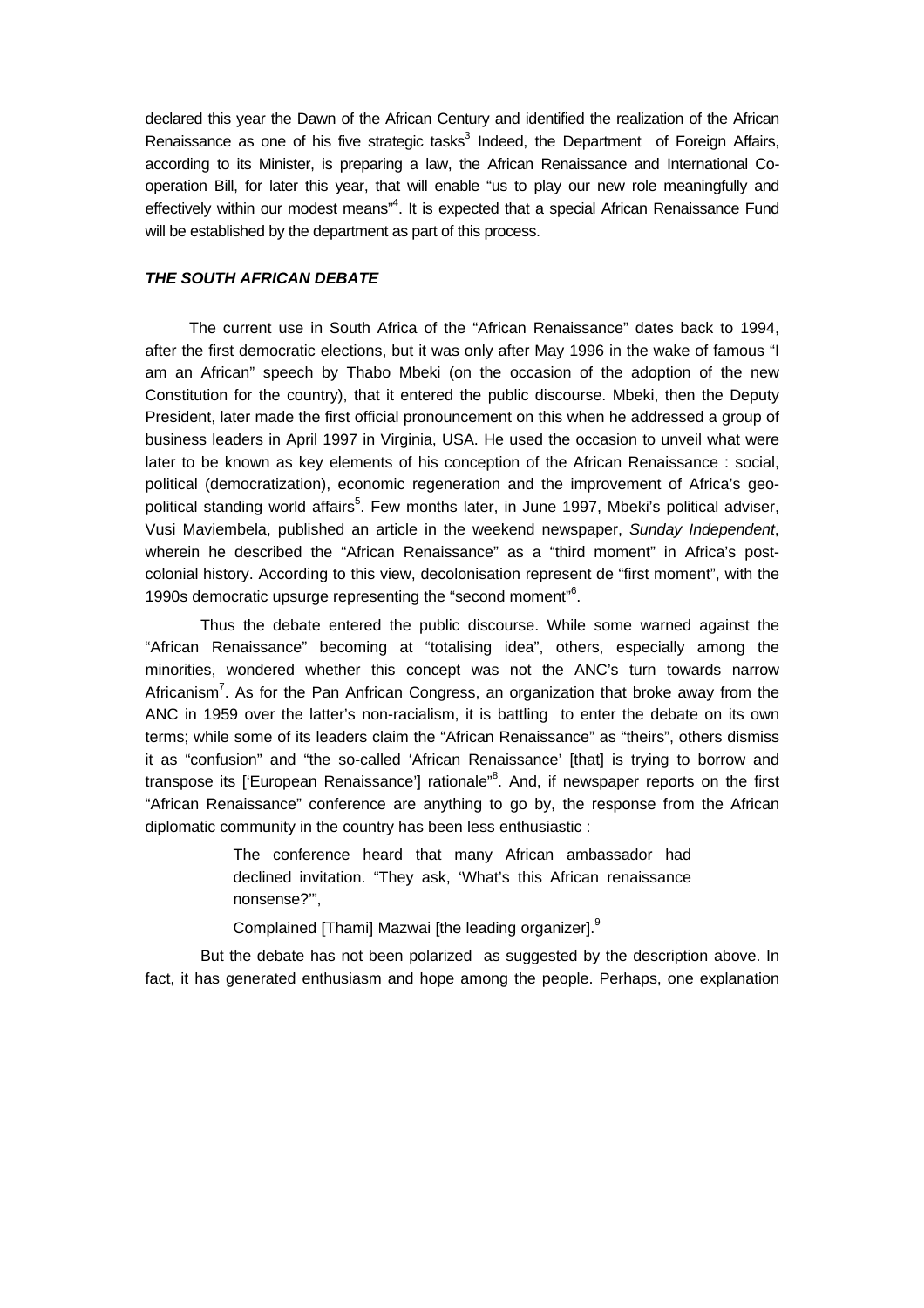could be what Moeletsi Mbeki, the brother to the President, described as "a triumphalist syndrome that afflicts newly liberated Afriacn countries"<sup>10</sup>.

Peter Vale and Sipho Maseko have divided the debate into two : the globalist and Africanist interpretations<sup>11</sup>. This paper will argue for the revision of this categorization as follows : globalist, PanAfricanist, and culturalist perspectives. But this does not suggest that there are no linkages across these perspective.

The globalist perspective is what is associated with Mbeki and the ANC. Here emphasis is, on the one hand, on the need for political (i.e. democratization) and economic renewal in the continent, and, on the other, on the need for the transformation of the world political and economic order, including its institutions. The ANC's "Developing Strategic Perspective on South African Foreign Policy" discussion document of 1997, identified the following as the key element of the "African Renaissance":

- The recovery of the African continent as a whole
- The establishment of political democracy on the continent
- The need to break neo-colonial relations between Africa and the world's economic power
- The mobilization of the people of Africa to take their destiny into their hands thus preventing the continent [from] being seen as a place for the attainment of the geo-political and strategic interests of the world's most powerful countries; and
- The need for fast development of people-driven and people-centered economic growth and development aimed at meeting the basic needs of the people.<sup>12</sup>

Accordingly, the ANC *Strategy and Tactics* document argues for the "African Renaissance" that recognizes "in the first instance the difficulties wrought on the continent by years of colonialism and unjust international relations, including debt crisis, underdevelopment, social dislocation, and in some instances untenable political relations underpinned by forms of government hat imperialism encouraged for its own selfish interests"<sup>13</sup>. In this sense, "African Renaissance" is part of a broader anti-imperialist movement.

The pan-African perspective, for its part, attempts to locate the South Africans debate within the broader Pan-African tradition, dating back to the turn of the last century. According to Chris Landsberg and Françis Kornegay :

Is the renaissance a Pax Pretoriana thinly disguised as a Pax Africana? Or is it genuine Pax Africana? Pax Africana… means African solutions for African problems …

*Pan-Africanism in turn embodies a political, economic, social and cultural movement that seeks to span the political divisions of the*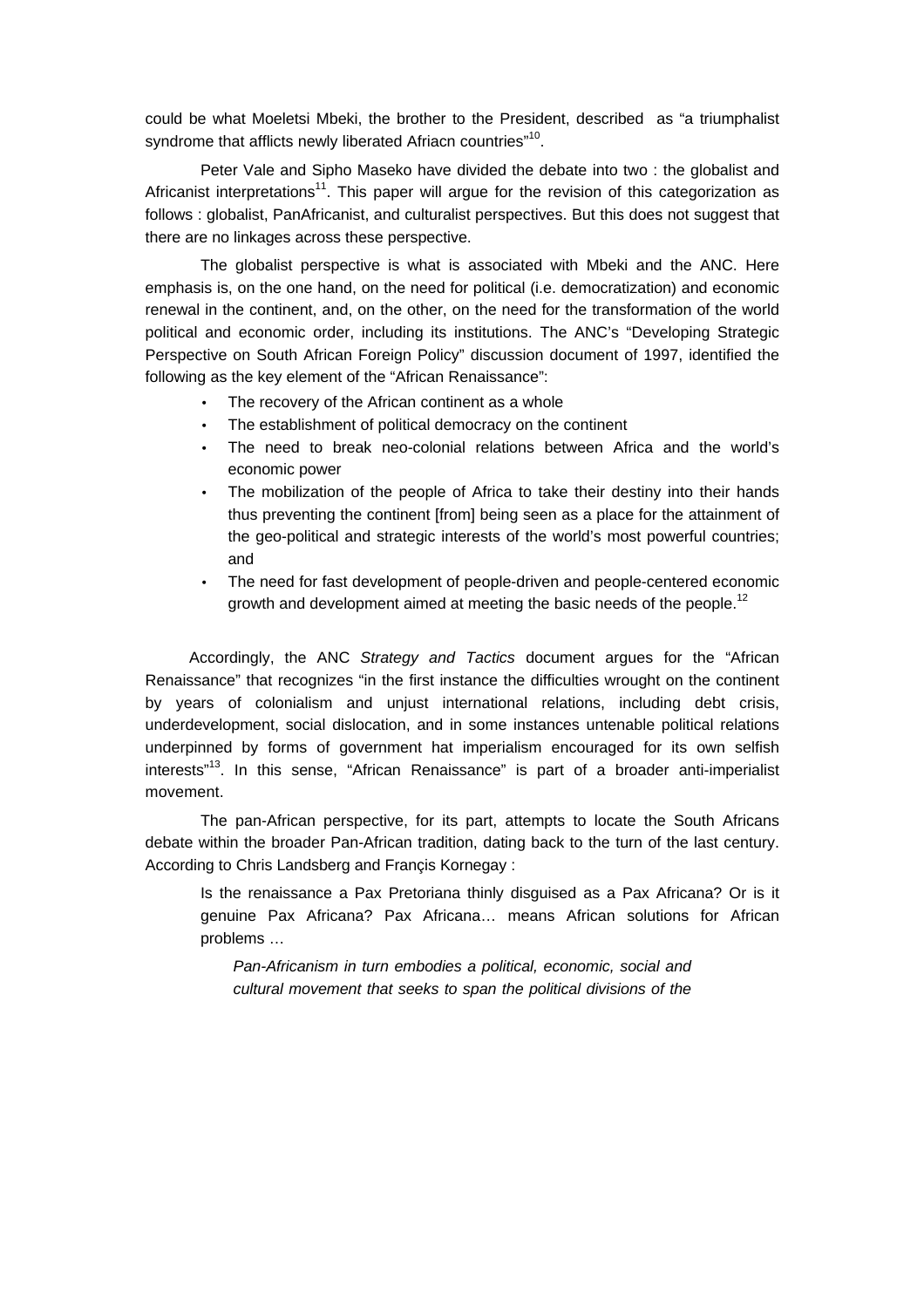*African continent ; the African Renaissance is indeed a modern, late-20th century variant of that ideology<sup>14</sup>* .

The culturalist perspective, informed, as it were, by ethnophilosophy, sees the "African Renaissance" as a movement for a return to the "roots". This perspective, arguably, is most dominant in the popular discourse about the concept. There is more and more interest in the public sphere in what is believed to be traditional African Practices and beliefs. One element of this perspective is the notion of *ubuntu*, a concept that has been around for some years but has now recently assumed some popularity. According to William Makgoba, one of the leading figures of SACAR, *ubuntu*, defined as "humanism", means, for example :

> *… if you called an African by name, he or she will hear and respond by saying "are you calling me" even if he or she was the only one within the crowd… [I]n general African tend to look at things holistically and look for meaning and symbolism into the phenomenon … Consensus or group identity is another powerful feature of African socialization<sup>15</sup> .*

Other arguments raised in this article by Makgoba include : "… in both manner of communication, numeracy, though, interpretation and aesthetic appreciation there is a way in which Africans approach these matters in a specific way that is uniquely different say from the European, Japanese or Chinese"; and "… his [African] ethics is not based on wars. The African is not a conqueror but good at defence".

An ontological question that is being raised by culturalists is indeed: "What is and what does it mean to be an African?". Answers to this question turn to play around known ethnophilosophical themes. Additionally, according to culturalists : "They [Africans] must have the courage to consider discarding some of the ineffective and culturally irrelevant institutions and structures that have been promiscuously copied from the West"<sup>16</sup>. To be sure, the first " African Renaissance" conference was informed by a culturalist experience : "Thami Mazwai conceptualized this conference at an initiation ceremony in Bizana [in the Transkei]"<sup>17</sup>.

There are a number o f themes, running across the above three perspectives, that one may have to single out in this discussion of the South African " African Renaissance" debate. Firstly, is the question of the motive forces that will bring about the renaissance. Of course, the ANC puts more emphasis on "the mobilization of the people of Africa to take their destiny into their own hands" and the establishment of bodies such as SACAR.<sup>18</sup> But linked to this, is the role of the "patriotic" bourgeoisie and intellectuals, as opposed to that of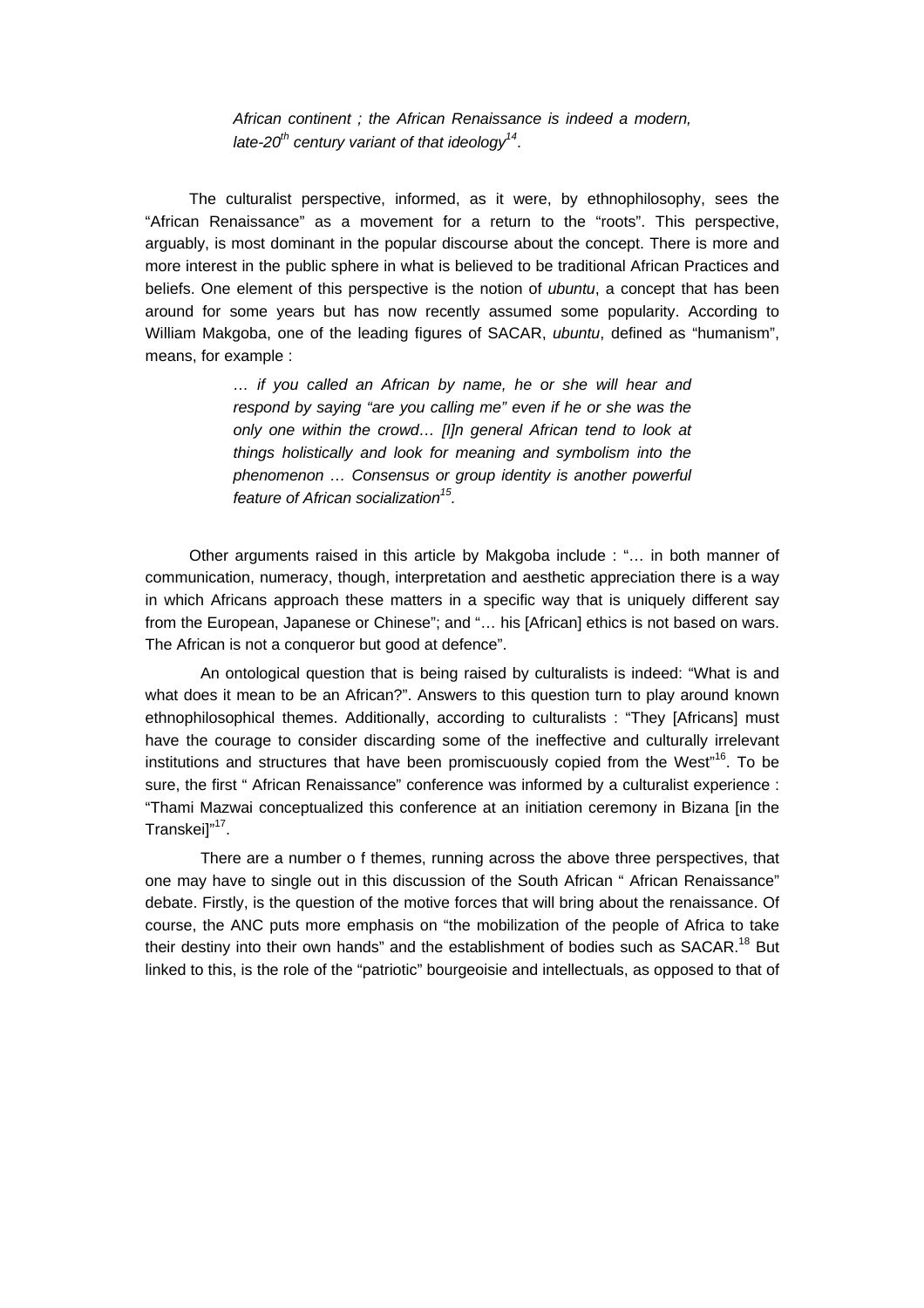the poor and other marginalised sectors of the society. Furthermore, there are some scholars who tend to accord greater role to state. Thus, viewed from the latter perspective, doubts are raised about the prospects of the renaissance because of the "weak" and "collapsed" state of the African State<sup>19</sup>. Others, however, prefer to focus on multilateral and African regional economic blocs as possible vehicles for the renaissance, especially as these pertain to the place of Africa within globalization.<sup>20</sup>

The second theme is about the role of South Africa in the renaissance : should South Africa lead, or, as Landberg and Kornegay put it, is the African Renaissance some Pax Pretoriana in disguise? This is a continuing debate, but there is certainly some consensus that South Africa has an important role to play in the renaissance. According to the ANC *Strategy and Tactics* document : "In these efforts [towards the African Renaissance], we should not overestimate ourselves as a small middle-income country. Neither should we underestimate the relative influence we enjoy deriving from our democratic project, the strategic location of our region and the resources and potential it commands"<sup>21</sup>. Moeletsi Mbeki advocated for a similar view, but arguing more for caution because of South Africa's lack of experience. There are, however, others such as Greg Mills of the South African Institute of International Relations and some members of the Institute for Security Studies, who are arguing for a more decisive, say, leadership, approach by South Africa, especially on matters of peace and security in Africa. This view tends to be a reaction to South Africa's tendency to be cautious and reluctant to play what could be interpreted as a dominant role in a conflict situation. There is some sensitivity within government that South Africa should not be perceived as a regional hegemony.

Finally, and linked to the two other themes, is the question of process that will lead to the renaissance. For example, Ian Liebenberg, arguing against seeing the "African Renaissance" as a myth, is of the opinion that : "A renaissance, if described as a historical phenomenon, is mostly likely a planned and intended result of renaissance by stealth – even default – and of concerted planning by the elite, bureaucrats, peasants, farmers and business people $n^{22}$ . Vusi Mavimbela, for his part, argues for a less rigid approach :

> *A "renaissance" is an historical moment whose many elements will develop independently, irrespective of our subjective intentions. It cannot simply be decrees or conjured up like a spell but will arise on the basis of certain minimum factors. However, without an integrated programme of action to build upon those minimum factors, the dream of the renaissance will forever be deferred or remain a romantic idealist concept.<sup>23</sup>*

Thus Mavimbela suggested a programme of action that included the emancipation of women, the involvement of the youth, and regional co-operation and integration. As for the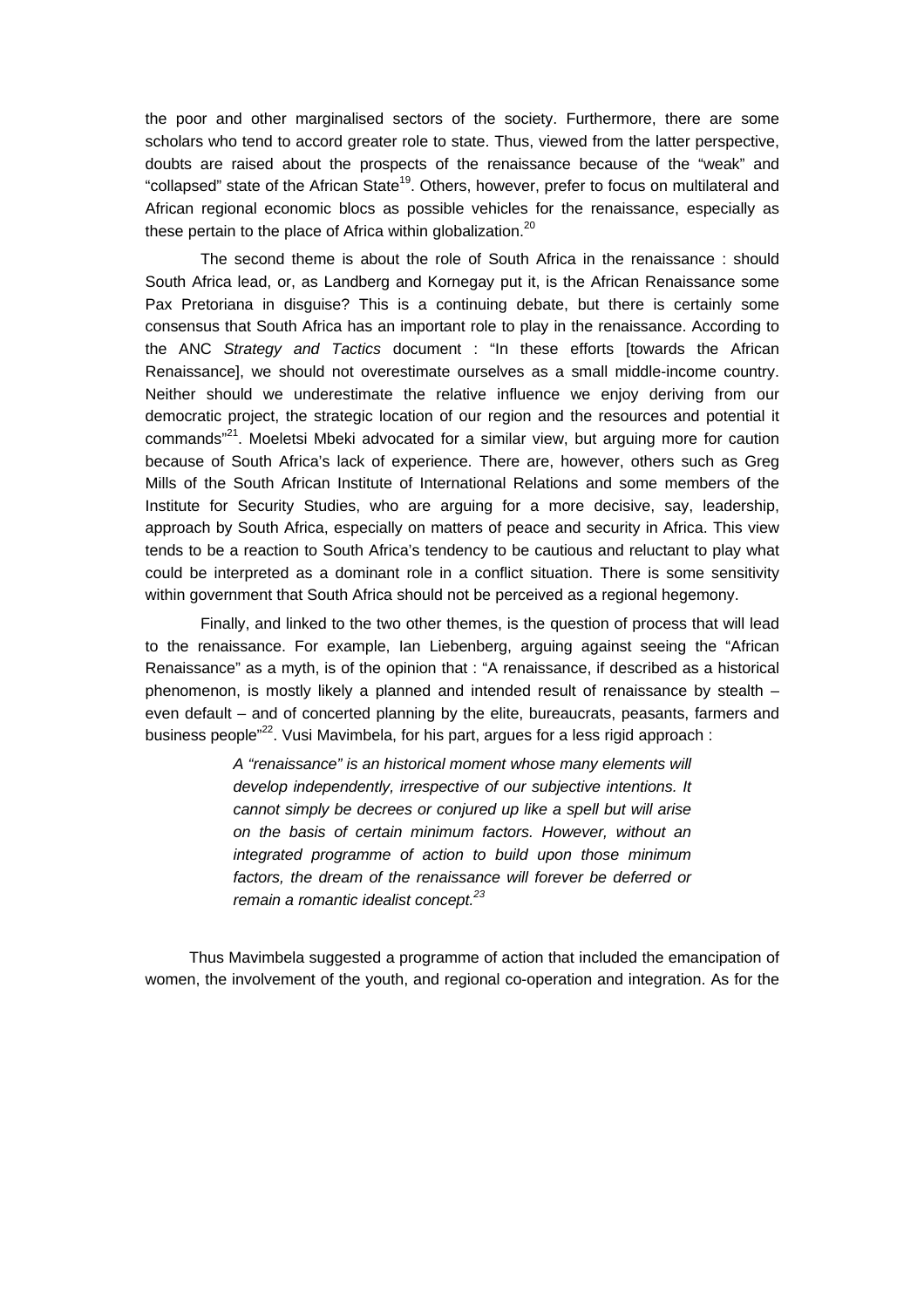ANC, South-South co-operation and "party-to-party" links (i.e. established strong relations with like-minded parties in other part of Africa and the rest of the world), are considered part of renaissance programme of action. Indeed, some scholars such as John Stremlau, have their own recipe for renaissance, which includes ingredients such as the promotion of human rights and "promote collective action to deal with globalization"<sup>24</sup>.

It is clear from the above discussion that the "African Renaissance" has set an intellectual agenda for post-apartheid South Africa. But there are certain weaknesses with the debate, and it is to these that I now turn.

### *A - Critique*

One obvious observation that one can make about the debate in question is that it remains confined to South Africa ; the debate is yet to capture the imagination of the whole continent and the Diaspora as was the case in the 1960s and the preceding decades. This may, on the one hand, and in the case of South Africa, be because of what Moeletsi Mbeki referred to as a "triumphalist syndrome" ; or, on the other, this could be because of the perception that the "African Renaissance" is a South African foreign policy doctrine, and therefore not a matter for the whole continent.

The second issue, of course, relates to the periodicisation of the renaissance discourse. While the South Africa material tends to date the discourse to 1994 or 1996, there are other views in others parts of the continent that are not entering the South African debate. The first problem is the consistent failure of the South Africa debate to historicise the renaissance discourse and firmly recognize works such as those by Mnandi Azikiwe and Cheik Anta Diop.<sup>25</sup> As a result of this, and as argued later in this section, this debate is yet to bring on board the experiences that can be drawn from the 1960s. As for actual periodisation, where do we start? Pan-Africanism of the  $19<sup>th</sup>$  century or with the Lagos Plan of Action (1980) and the Abuja Treaty (1991)? Indeed, there are some who consider the Kampala Conference on Security, Stability, Development are Co-operation in Africa (CSSDCA) of May 1991, as the kick (start of the current renaissance movement<sup>26</sup>. In fact, in March 1996, two month before the May 1996 "I am an African" speech of Thabo Mbeki, a conference was convened in Dakar in hounour of the memory of Cheik Anta Diop, with the theme : "An African Renaissance at the Dawn of the Third Millennium". Thus one of the participants at this conference remarked in the CODESRIA Bulletin: … we must congratulate South Africa Vice President Thabo Mbeki … for adopting "the African renaissance' we discussed a year earlier at the Dakar Conference as the principal theme of his country's diplomacy".<sup>27</sup>

Thirdly, perhaps the issue is with how "renaissance" is being conceptualized in this debate. This concept, introduced into the mainstream discourse by the publication Jacob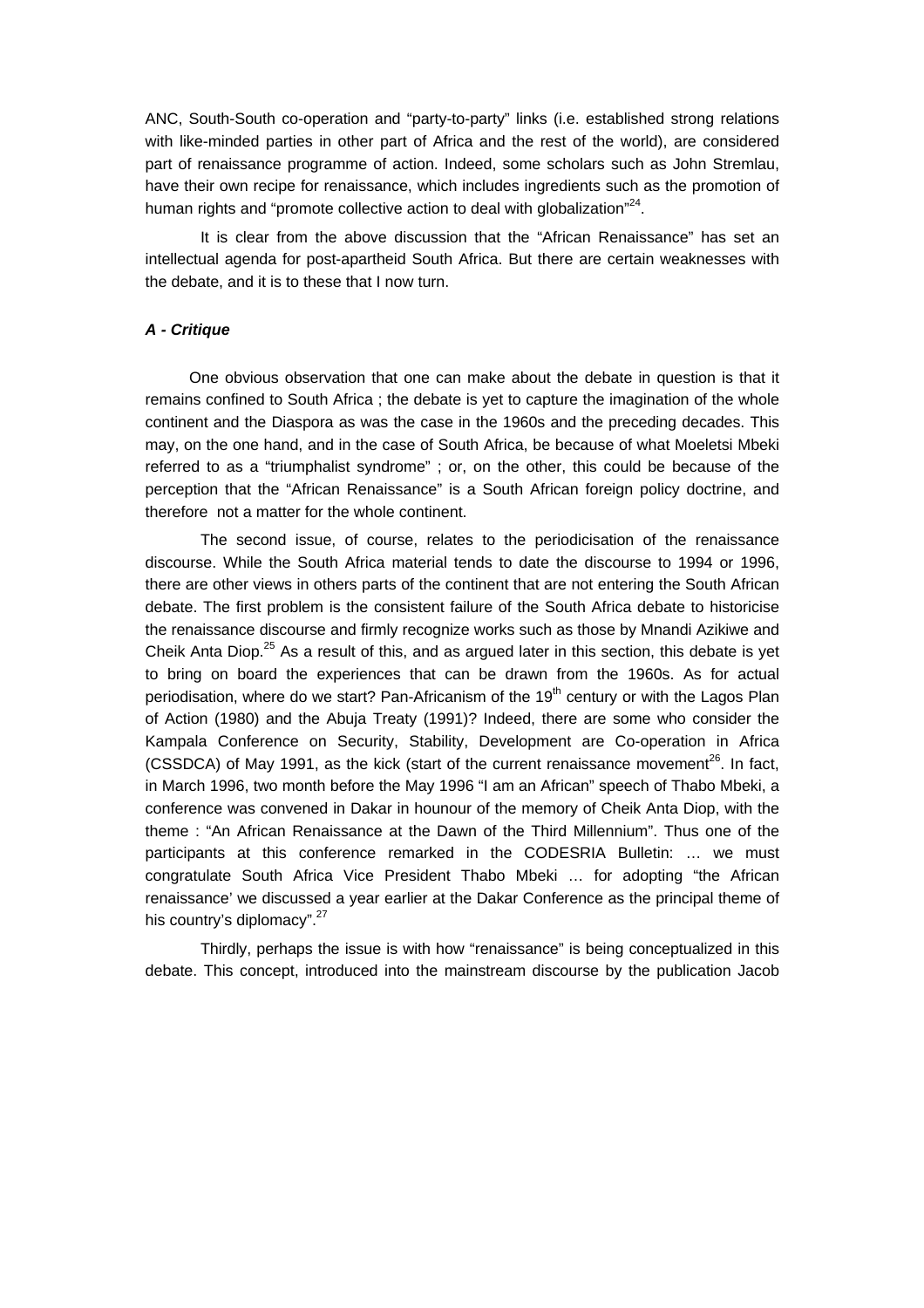Burckhardt's Civilisation of the Renaissance in Italy in 1860's, some three hundred years or so after the "European Renaissance", is no longer accepted without question among European scholars. According to Arnold Toynbee, in his monumental A Study of History : "The metaphorical application of the French word renaissance to denote the "rebirth" of an extinct culture or of an obsolete phase of a surviving culture is a specifical modern Western usage"<sup>28</sup>. Toynbee shows not only that the "renaissance" is a universal phenomenon in terms of its spatial and temporal distribution across the universe, but also that it was not peculiar to the "Renaissance" period itself. Similarly, argues Peter Burke :

The idea of the [European] Renaissance is a myth… When professional historians refer to "myths", they usually mean statements about the past which they can show to be false, or at any rate misleading. In the case of Burckhardt's account of the Renaissance, they object to the dramatic contrasts which he makes between Renaissance and Middle Ages and between Italy and the rest of Europe. They consider these contrasts to be exaggerated, ignoring as they do the many innovations which were made in the Middle Ages ; the survival of traditional attitudes into the sixteenth century, or even later…

The second sense of the term "myth" is a more literary one. A myth is a symbolic story told about characters who are larger… than life ; a story with a moral, and in particular a story about the past which is told in order to explain or justify some present state of affairs. Burckhard's Renaissance is a myth in this sense too. The characters in his story … are all larger than life. The story in the sense that it describes cultural change in terms of the metaphors of awakening and rebirth. These metaphors are not merely decorative. They are essential to Burckhardt's interpretations.<sup>29</sup>

But what about "renaissance" as a metaphor or a representation of a desired the "African Renaissance", as opposed to its European counterpart, is not a celebration of an accomplished past, but an aspiration and somehow even apocalyptic. The "Renaissance" as a metaphorical projection into the future assumes that, given certain minimum objective conditions and subjective factors, the future can be predicted with certainty. The subject has confidence not only in his/her subjective intervention in the historical process, but also in the hope that historical forces can be brought under control with relative ease. Hence the debate in question, moving from the "second moment" as an objective given, explores ways and means (the subjective factor) to bring about the "third moment".

What could be useful, therefore, is for South African debate to follow its European counterpart and recognize "renaissances" (in plural) rather than the renaissance with a capital "R". In this way, it becomes easier to learn from other experiences and avoid repeating unnecessary mistakes.

There is also a way that South Africa debate can learn, for example, from critiques of the modernisation theory and ethnophilosophy. ''The globalist perspective has a modernist connotation that seen to suggest that the ''african Renaissance'' involves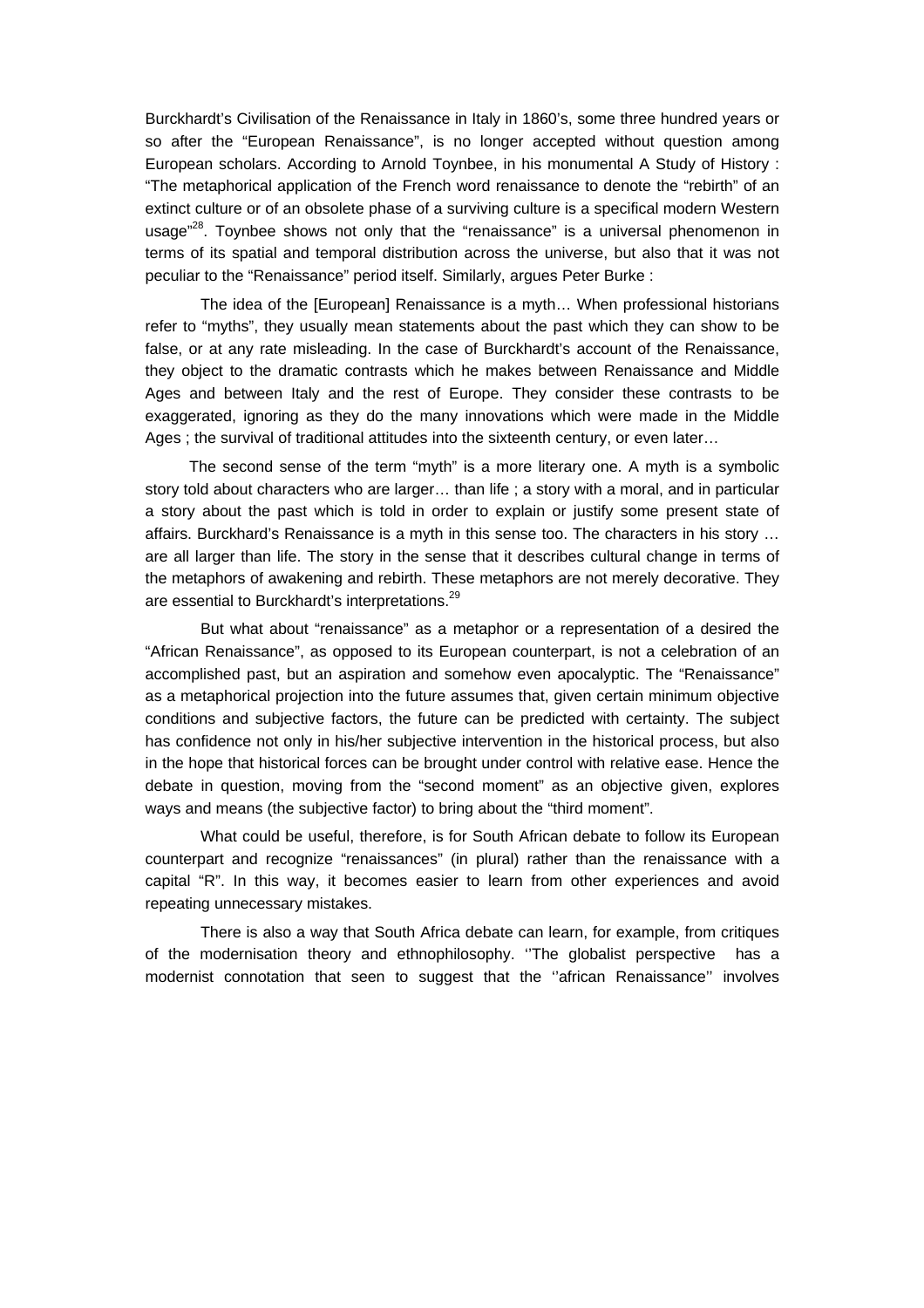''catching-up'' with Europe at the economic and technological level through Western Foreign Direct Investment (FDI) flows. The cultural perspective, for its part, reflects a serious ignorance of what is now a generally accepted critique of the works of Placide Temples, Lucien Levy-Bruhl and John Mbiti, in particular. Even the Negritude a la Senghor and Anta Diop's notion of '' stolen legacy'' have been a subject of intense discussion, especially among African philosophers.<sup>30</sup>

#### **Conclusion**

This paper may have left the impression that '' African Renaissance'' should not be our continent's ideal. Far from that, very few people in Africa want to see the continent continue to be as marginal as it is today, a renaissance of some sort has to happen. What this paper tried to tackle however, is the extent to which the South Africa ''African Renaissance'' debate advances the cause of the renaissance on the one hand, and contributes to intellectual deliberations about the plight of the continent and its future, on the other. Without doubt, the South African debate is a crucial instrument for nationprogressive and Africentric agenda for the post-apartheid ear. Perhaps what remains to be done is to make a break whit the "triumphalist syndrome" that tends to affect newly liberated countries.

#### **REFERENCES**

*2 See for example, A. Hadland and J. Rantao, The life and Times of Thabo Mbeki, (Zebra Press, Johannesburg, 1999); T. Mbeki, Africa : The Time Has Come : Selected Speeches, (Mafube, Johannesburg, 1999); and M. M. Mulemfo, Thabo Mbeki and the African Renaissance, (Actua Press, Pretoria, forthcoming).*

*9 F. Haffajee, "Midwives Behind African Renaissance Incorporated", Electronic Mail and Guardian, 7 October 1998*

-

<sup>&</sup>lt;sup>1</sup> M. W. Makgoba, (ed.), *African Renaissance : The New Struggle, (Mafube, Johannesburg, 1999).* 

*<sup>3</sup> ANC, « Statement of the National Executive Committee of the African National Congress, Delivered by President Thabo Mbeki, on the occasion of the 88th Anniversary of the ANC », 8 January 2000*

*<sup>4</sup> Address by Minister N. Dlamibi – Zuma, « Foreign Affairs Budget Vote : Address by Minister Nkosazana Dlamini-Zuma to the National Assembly, 14 March 2000 »*

*<sup>5</sup> T. Mbeki, « Address by Executive Deputy President Thabo Mbeki to Corporate Council on Africa's Attracting Capital to Africa ' Summit, April 19 – 22, 1997 : Chantilly, Virginia, USA ».*

*<sup>6</sup> This article was published as : V. Mavimbela, "The African Renaissance : a Workable Dream", Foundation fot Global Dialogue Occasional Paper, n° 17, October 1998. However, According to Moeletsi Mbeki, the brother to Thabo Mbeki, this article had been prepared initially as what he describes as "an unpublished departmental paper. See, M. Mbeki, "The African Renaissance", South African Yearbook of International Affairs, 1998/9, p. 120*

*<sup>7</sup> See for example, C. Smith, "The Case for Mbeki-Style Africanism", Electronic Mail and Guardian, 8 July 1997; and H. Barrell, "Let'sKeep Thabo's Big Idea Small", Electronic Mail and Guardian, 25 August 1998*

*<sup>8</sup> M. Pheko, "Road to Pan-Africanism" Sowetan, 15 November 1999*

*<sup>10</sup> M. Mbeki, "African Renaissance", p. 213*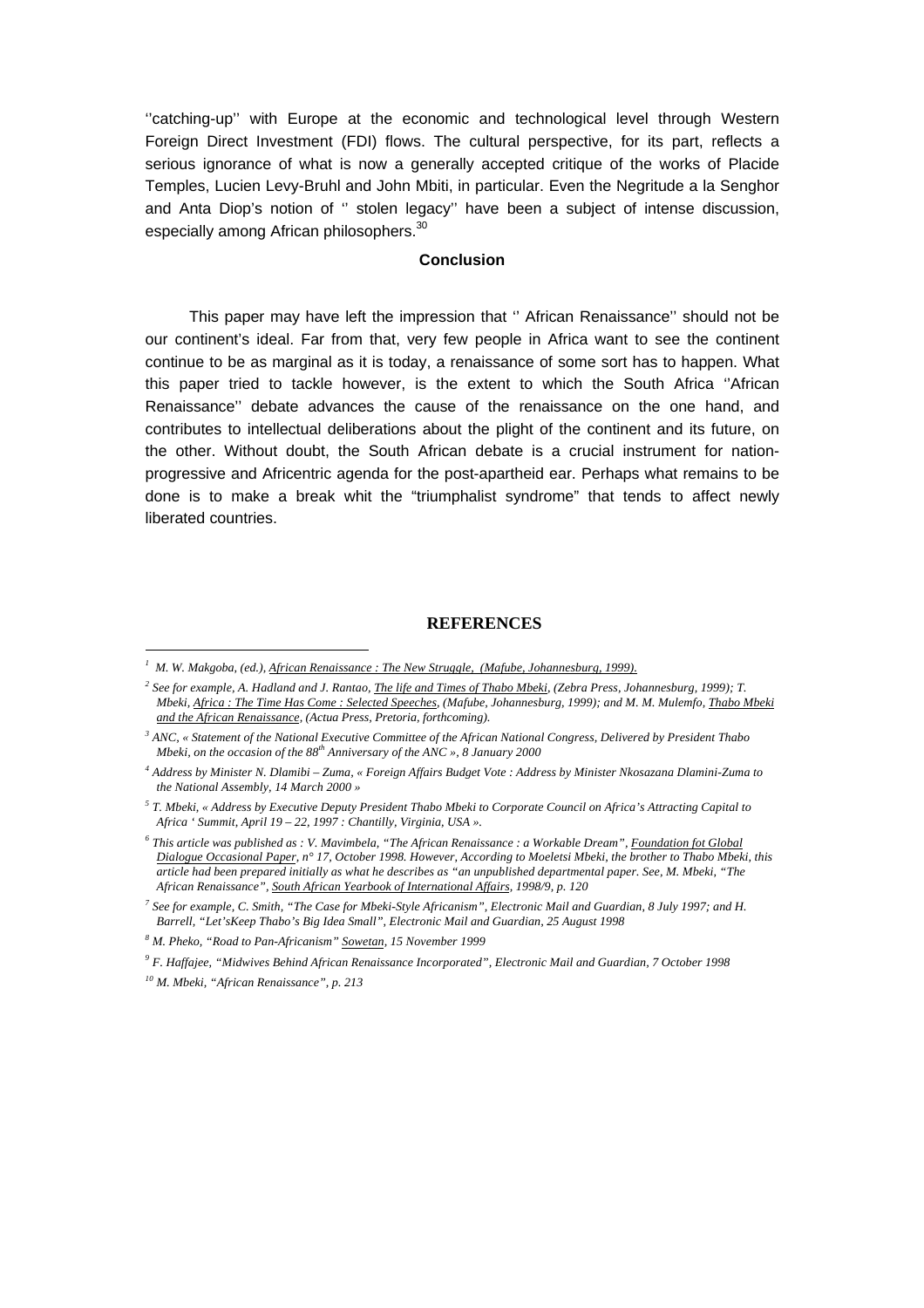- *<sup>11</sup> P. Vale and S. Maseko, "South Africa and the African Renaissance", Foundation for Global Dialogue Occasional Paper, n° 17, October 1998*
- *<sup>12</sup> Cited in M. Mbeki, "African Renaissance", p. 212*

-

- *<sup>13</sup> ANC, Strategy and Tactics, December 1997, p. 27*
- *<sup>14</sup> C. Landsberg and F. Kornegay, "The African Renaissance : A Quest for Pax Africana and Pan-Africanism", Foundation for Global Dialogue Occasional Paper, n° 17, October 1998*
- *<sup>15</sup> M. W. Makgoba, "Patterns of African Thought : A Critical Analysis", Paper presented at the Third Biennial Meeting of the African Studies Association of South Africa, Magaliesberg Conference Center, Broederstroom, 8 – 10 September 1997 (pages are not numbered). Makgoba's view expressed in this paper were incorporated into his intruductory chapter to African Renaissance*
- *<sup>16</sup> S. Mwale, "The African Renaissance : A True Dawn", New People African Feature Service, n° 84, March 1999*
- *<sup>17</sup> Makgoba et al., "Introduction", In Makgoba, (ed.), African Renaissance, p. iii*
- *<sup>18</sup> For another perspective on the "masses" as the motive force, see E. Maloka, "African Renaissance : Reactionary", African Communist, n° 147, Third Quarter, 1997*
- *<sup>19</sup> See, for example, H. Solomon, "Overcoming the Achilles Heel of the African Renaissance : The Legacy of the Colonial State", Conflict Trends, April 1999; and R. Cornwell, "The African Renaissance : The Art of the State", Indicator SA, vol. 15, n° 2, 1998*
- *<sup>20</sup> See for example, M. Mayer, "Towards an African Renaissance : The Role of Trade Integration in the Southern African Development Community", Indicator SA, vol. 15, n° 2, 1998*
- *<sup>21</sup> ANC, Strategy and Tactics, p. 28*
- *<sup>22</sup> I. Liebenberg, "The African Renaissance : Myth, Vital Lie, or Mobilising Tool", African Security Review, vol. 7, n° 3, 1998, p. 45*
- *<sup>23</sup> Mavimbela, " African Renaissance", p. 32*
- *<sup>24</sup> J. Stremlau, "African Renaissance and International Relations", South African Journal of International Affairs, vol. 6, n° 2, 1999, p. 64*
- *<sup>25</sup> See my attempt to highlight this need; E. Maloka, "There's Nothing New about Africa's Aspirations" Mail and Guardian, 12 - 18 November 1999*
- *<sup>26</sup> P. Bell, "Report from Kampala", Leadership SA, vol. 10, n° 3, June-July 1991*
- *<sup>27</sup> A.M.B. Mangu, "African Renaissance Compromised at the Dawn of the Third Millenium", CODESRIA Bulletin, n° 1, 1988*
- *<sup>28</sup> A. Toynbee, A study of History, (Thames and Hudson, London, 1972), p. 456*

*<sup>29</sup> P. Burke, The renaissance, (Macmillan, London, 1987), p. 1.*

*<sup>30</sup> See, for example, P. H. Coetzee and A.P.J. Roux, (Eds.), Philosophy from Africa : A Text with readings, (Thomson Publishing, Johannesburg, 1998); P. English and K. M. Kalumba, African Philosophy : A Classical Approach, (Prentice Hall, New Jersey, 1996); and A. G. Mosley, (ed.), African Philosophy : Selected Readings, (Prentice Hall, New Jersey, 1995).*